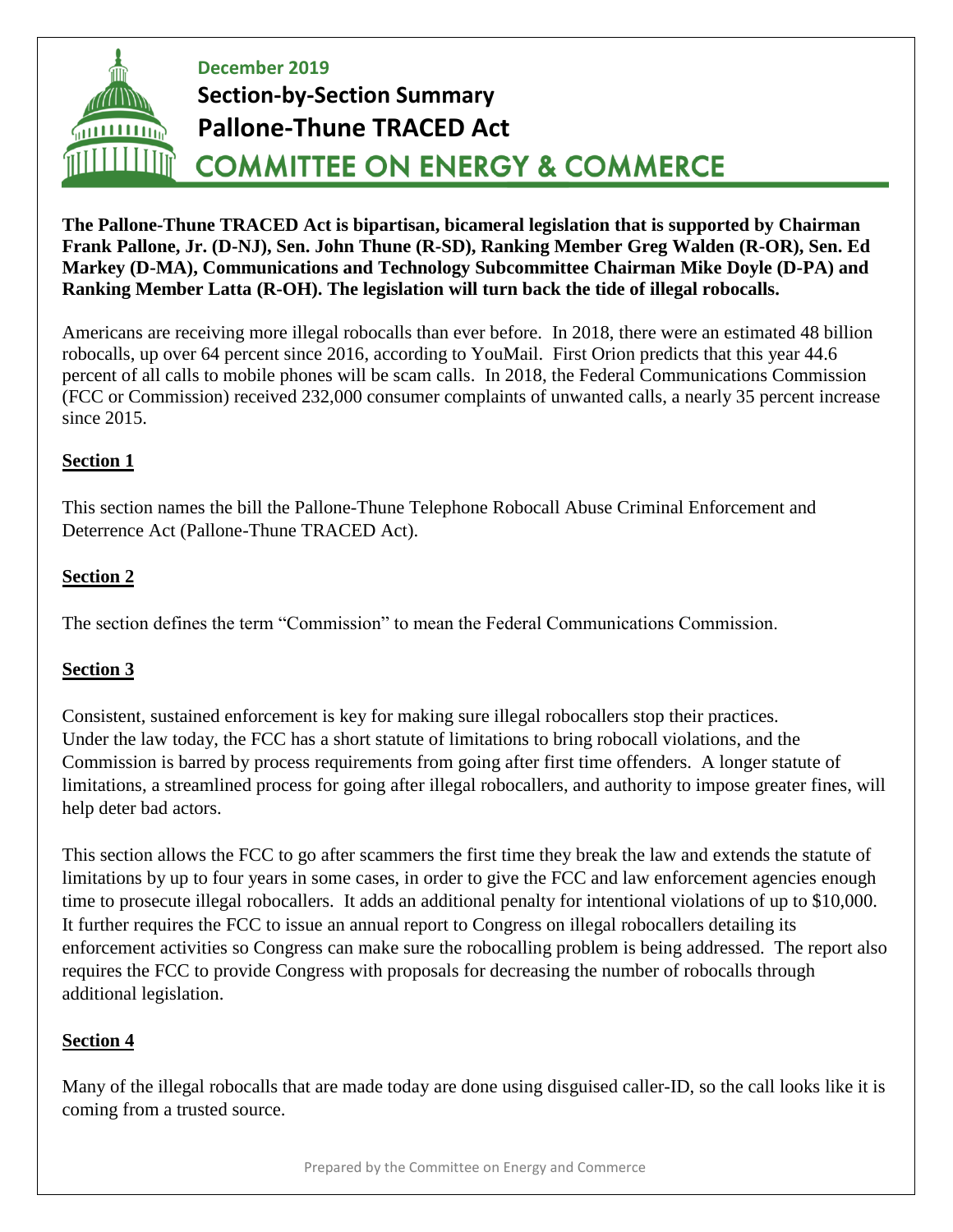This section requires all carriers, over time, to implement a new technology to make sure that caller-ID information is appropriately authenticated with no additional line item charge for consumers on their bill. It also helps ensure rural parts of the country with older technology are not left behind. Specifically, this section requires the FCC to recognize the burdens and barriers to adopting this technology across the country and to address those barriers. To the extent some carriers need additional time to implement this technology, the FCC will find alternative methodologies for authenticating calls, and those carriers will need to implement separate robocall mitigation strategies. This provision also includes a safe harbor to help incentivize carriers to authenticate calls and block unlawful robocalls, where appropriate.

#### **Section 5**

Robocalls are on the rise, and the government must be better coordinated in enforcing the important laws that protect consumers from unlawful calls.

This section requires the Attorney General, in consultation with the FCC, to convene an interagency task force to study the government prosecution of robocall violations. Among other things, the task force will: (1) determine how federal law and budgetary constraints inhibit enforcement of the robocall violations; (2) identify existing and additional policies and programs to increase coordination between federal departments and agencies and the states for enforcing and preventing violations of the robocall violations; and (3) identify existing and potential international policies and programs to improve coordination between countries in enforcing robocall violations and similar laws.

#### **Section 6**

Robocallers sometimes get access to numbers from the FCC.

This section requires the FCC to determine how its policies regarding access to number resources could be modified to reduce the number of illegal robocallers.

# **Section 7**

To ensure that new technologies are used to best protect consumers, the FCC needs to put consumers first.

This section requires the FCC to complete a rulemaking within one year to help protect consumers from receiving unwanted calls or text messages, using in part, new methods for authenticating calls, while also protecting those that do not have access to call authentication.

#### **Section 8**

Under current law, some robocalls can be made without consent, but consumers need to be protected from receiving too many calls from too many people.

Section 8 requires the FCC to implement consumer protections on the FCC's exempted classes of robocalls. These consumer protections must specifically include limits on:

- (1) the classes of parties that may make such calls,
- (2) the classes of parties that may be called, and
- (3) the number of calls allowed under the exemption.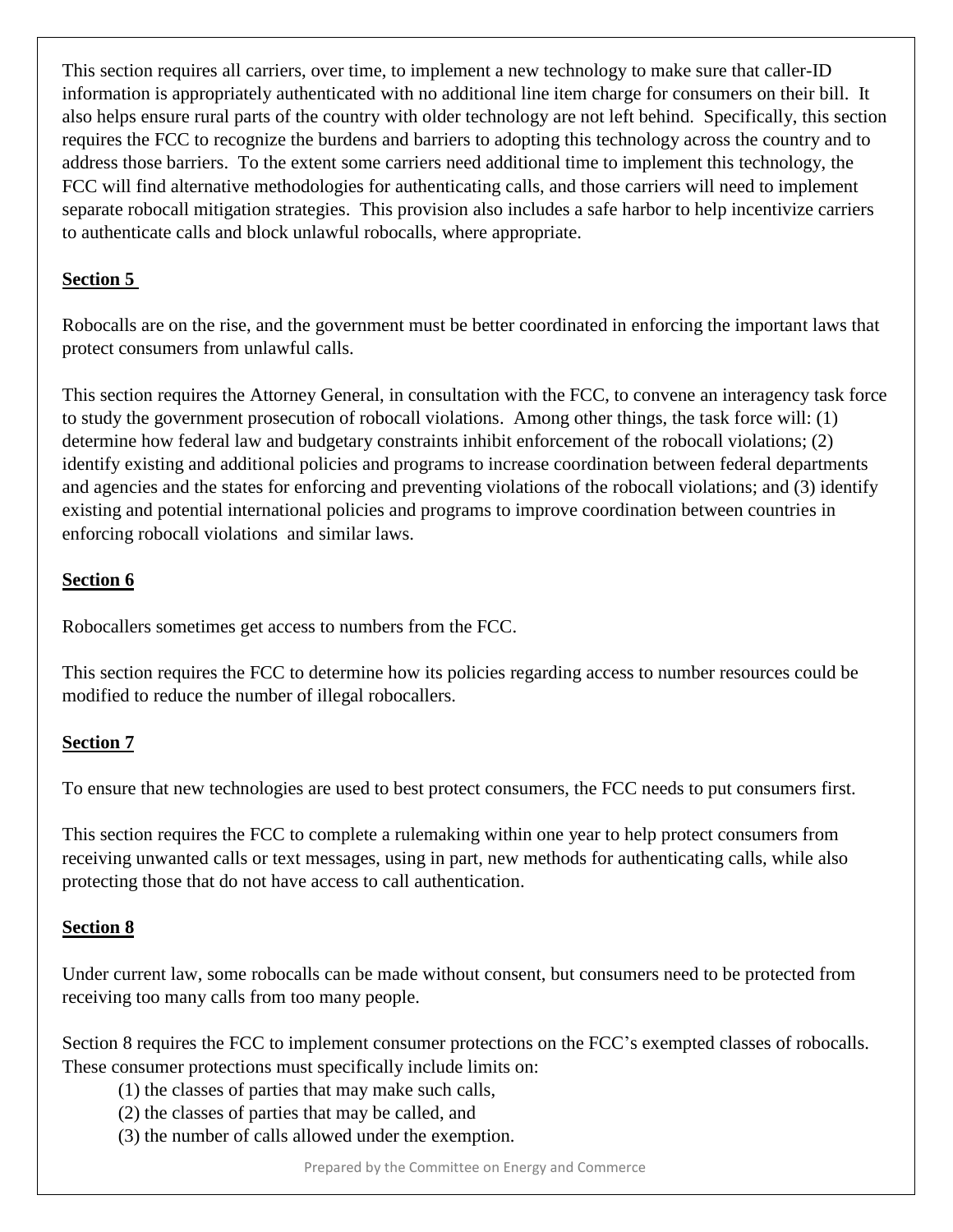#### **Section 9**

Too often consumers receive a torrent of robocalls that are intended for the person that previously had their phone number.

This section requires the FCC to issue a report to Congress to ensure the FCC is quickly making available the reassigned number database it agreed to implement in December of 2018. This section also clarifies that when a consumer gets a new phone number, robocallers cannot keep calling to look for the person that had that phone number before.

# **Section 10**

Consumers should to have access to robocall blocking at no additional line item charge on their bill, and there needs to be transparency and redress for consumers and callers when a call is blocked.

This section makes sure those services are offered with no additional line item charge on their bill and that consumer and callers have transparency as to when a number has been blocked and effective redress. This section also ensures important calls like those from public safety are not wrongly blocked.

#### **Section 11**

Many robocallers have not been deterred by civil penalties against unlawful robocalls. There are criminal penalties against certain types of robocalling, and the Department of Justice (DOJ) should take a more active role in prosecuting scammers and fraudsters.

This section requires the FCC to submit evidence of certain criminal robocall violations to the DOJ for criminal prosecution and would require the FCC to publish a report annually disclosing how frequently the FCC submitted such evidence in an effort to increase criminal prosecutions by the DOJ.

#### **Section 12**

One-ring scams are when an overseas scammer makes a call to a consumer's number attempting to induce the consumer to call the scammer's number back, potentially resulting in hefty charges.

This section requires the FCC to initiate a proceeding to protect consumers from one-ring scams, including by working with foreign governments to address one-ring scams and by incentivizing carriers to stop calls made to perpetrate one-ring scams, among other things.

#### **Section 13**

In recent years, carriers have banded together to coordinate and trace back the origin of unlawful robocalls. However, many carriers still do not participate and the process could be better used to enforce laws that protect us from unlawful calls.

This section requires the FCC to register a consortium of companies engaged in private-led efforts to trace back the origin of suspected unlawful robocalls. It creates a certification process for when carriers have or

Prepared by the Committee on Energy and Commerce